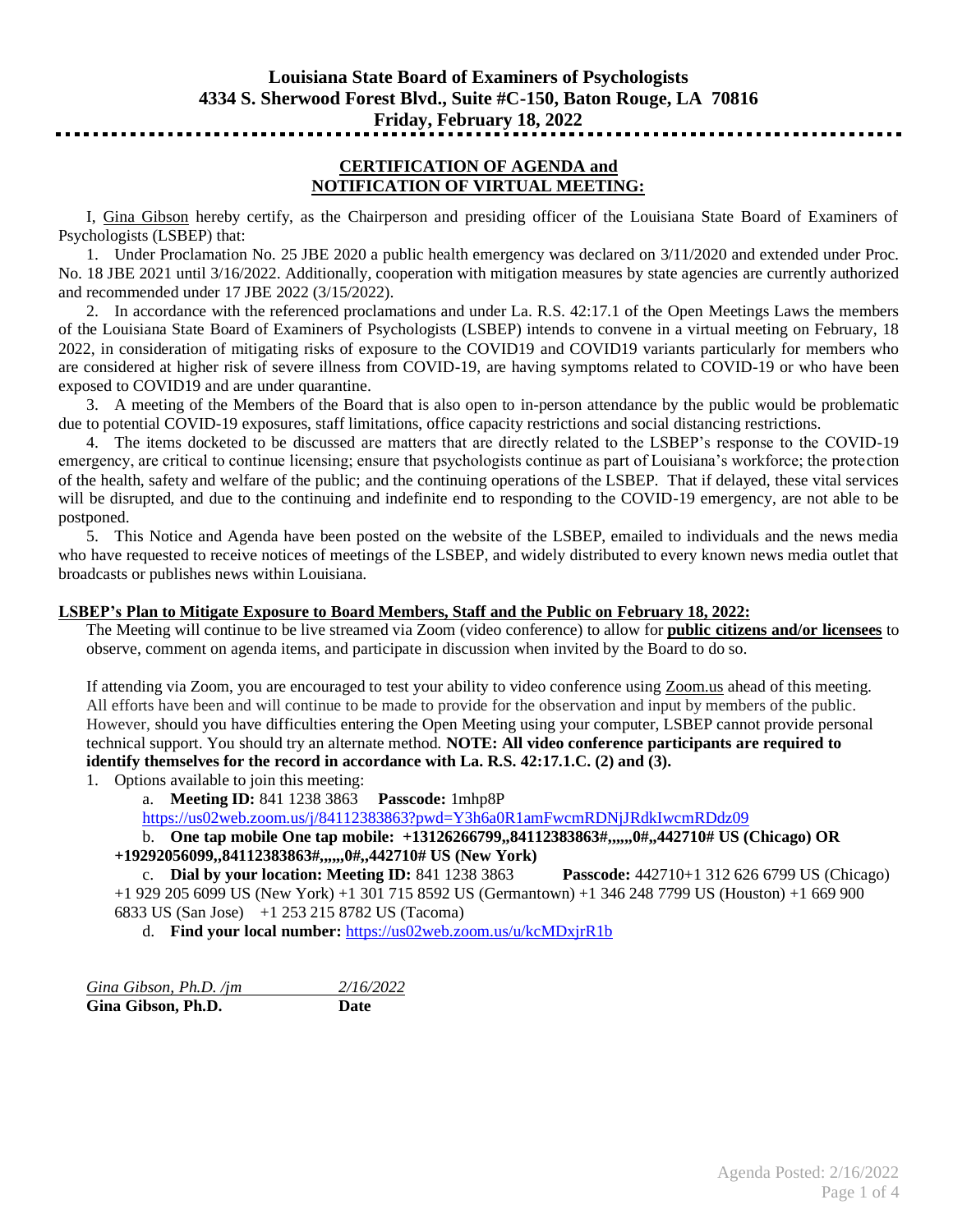# **Louisiana State Board of Examiners of Psychologists 4334 S. Sherwood Forest Blvd., Suite #C-150, Baton Rouge, LA 70816 AGENDA**

# **Friday, February 18, 2022**

# 9:00 a.m. **OPEN MEETING**

CALL TO ORDER – *NOTE: This meeting will run progressively through all Agenda Items with a scheduled break from 12:00 p.m. – 1:00 p.m. and coffee breaks as needed.*

DECLARATION OF PURPOSE REVIEW AND APPROVAL OF AGENDA LSBEP Video Meeting Decorum

# **9:15 a.m. EXECUTIVE SESSION**

# **1. SUPERVISION AND CREDENTIALS REVIEW COMMITTEE File Reviews [LSA-R.S. 42.17.A(1)]**

- a. Lilian Odera, Ph.D. Board Review
- b. Larry C. James, Ph.D. Board Review
- c. Jose Lafosse, Ph.D. Board Review

# **2. COMPLAINTS [LSA-R.S.42.17.A(4)]:**

- a. P20-21-01B Received 7/9/2020 S. Lambert
- b. P20-21-21C Received 6/1/2021 S. Lambert
- c. P21-22-03B Received 9/7/2021 S. Lambert
- d. JM vs MV Received 12/20/2018 S. Lambert
- e. JM vs SV Received 12/20/2018 S. Lambert
- f. JM vs GVLRH Received 12/20/2018 S. Lambert
- g. NP17-18-08P Received 1/29/2018 J. Monic

# **3. Legal Issues and Strategy [LSA-R.S.42.17.A(4), 44:4.1] – Attorney-Client Privilege**

- a. Supervision by Medical Psychologists
- b. P17-18-09C Received 12/18/2017
- c. P21-22-09P Received 1/11/2022

## **OPEN MEETING: CONSENT AGENDA:**

- **1.** Review and consideration of item removal.
- **2.** Items of consideration for affirmation, ratification, adoption, approval and conferral:

# **a. Minutes (Approval):**

Board Meeting Minutes January 20, 2022 – January 21, 2022

# **b. Financial Statements Received (Affirm and Ratify):**

January 2022 – General Ledger, Balance Sheet, Budget vs. Actual, Profit & Loss

# **c. Temporary Registrations approved (Affirm and Ratify):**

| <b>Name</b>                      | <b>State of Residence</b> | <b>Reviewer</b> | Date Approved |
|----------------------------------|---------------------------|-----------------|---------------|
| Robert L. Finke, Ph.D.           | <b>Illinois</b>           | J. Monic        | 1/19/2022     |
| Andrea Hoeferlin Winslett, Ph.D. | Alabama                   | J. Monic        | 1/19/2022     |
| Rickey L. Williamson, Ph.D.      | California                | J. Monic        | 1/24/2022     |
| Ginger Calloway, Ph.D.           | North Carolina            | J. Monic        | 2/8/2022      |

## **d. Supervised Practice Plans approved (Affirm and Ratify):**

| <b>Applicant</b>     | <b>Supervisor</b> | <b>Reviewer</b> | Date Approved |
|----------------------|-------------------|-----------------|---------------|
| <b>Sharde Pettis</b> | Devi Miron Murphy | Michelle Moore  | 2/7/2022      |
| Alannia Moslev       | Jessica Walton    | Michelle Moore  | 2/9/2022      |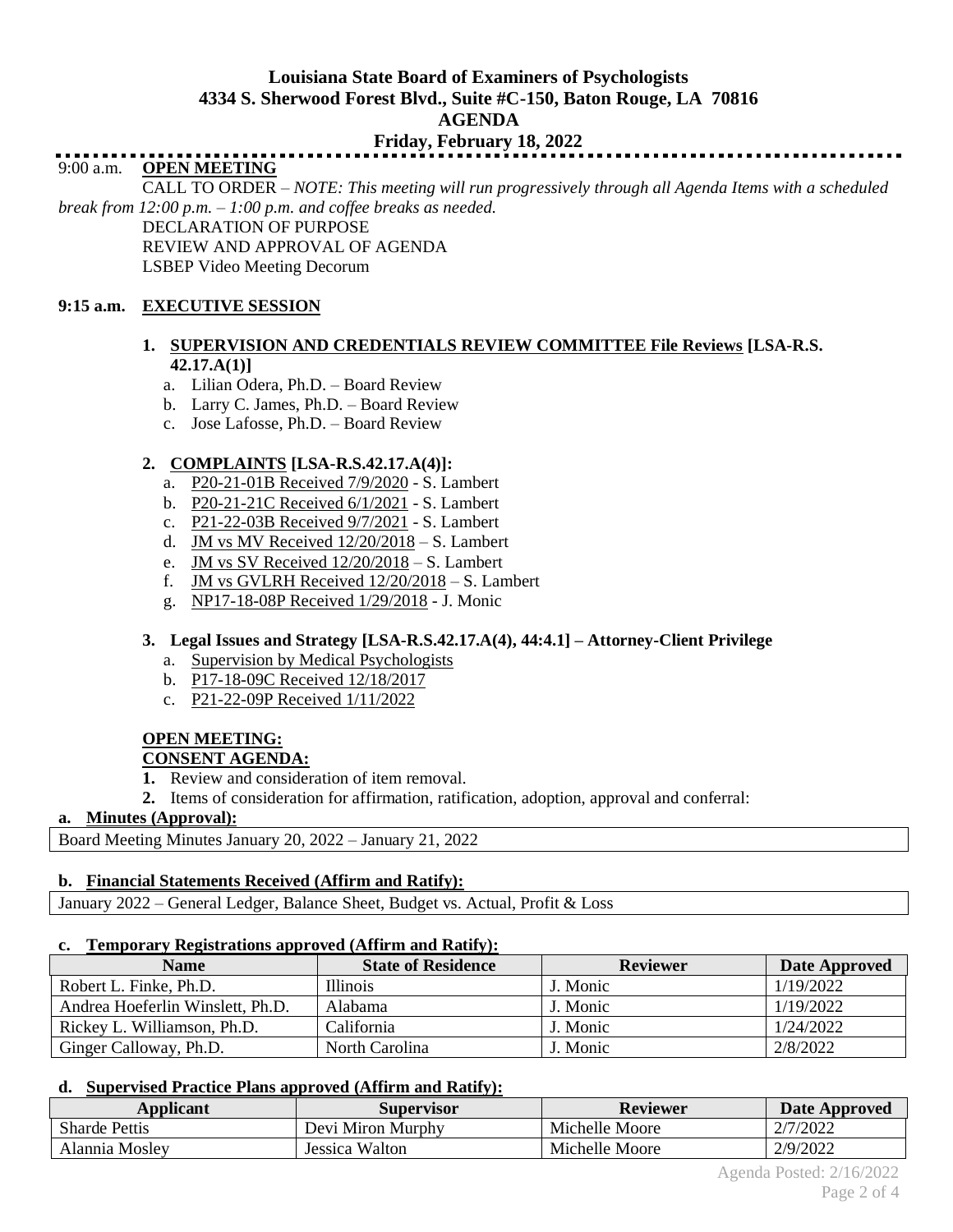#### **e. Applicants approved for Candidacy Status and issued Provisional Licensure (eligible for EPPP) (Affirm and Ratify):**

| $\cdots$         | Supervisor | ∽        | Date .   |
|------------------|------------|----------|----------|
| <b>Candidate</b> |            | Reviewer | Approved |
| None to report   |            |          |          |

# **f. Applicants approved for Candidacy Status (eligible for EPPP) (Affirm and Ratify):**

| $\blacksquare$<br><b>Candidate</b> | Reviewer | Date <b>D</b><br>: Approved |
|------------------------------------|----------|-----------------------------|
| None to report                     |          |                             |

## **g. Candidates approved for Oral Examination or Face to Face (Affirm and Ratify):**

| <b>Candidate</b>                     | <b>Reviewer</b> | Date Approved |
|--------------------------------------|-----------------|---------------|
| Jessica Grande, Ph.D. (DV)           | Michelle Moore  | 2/14/2022     |
| Rachel A. Passmore, Psy.D. (CL)      | Michelle Moore  | 2/14/2022     |
| Julie R. Price, Psy.D. (CL)          | Michelle Moore  | 2/14/2022     |
| David Kutz, Ph.D. (CL) Reinstatement | Michelle Moore  | 2/14/2022     |
| of Original License No. 949          |                 |               |

# **h. Licensure recommendations of applicants and candidates who have completed all licensing requirements, including passing LSBEP's Jurisprudence and Oral Examinations (Board Conferral):**

| Name                    | Declared         | Date of            | <b>Examining Members</b> |  |
|-------------------------|------------------|--------------------|--------------------------|--|
|                         | <b>Specialty</b> | <b>Examination</b> |                          |  |
| Marcia A. Kearns, Ph.D. | <b>Clinical</b>  | 01/28/2022         | Gina Gibson/Shavaun Sam  |  |

#### **i. Licensure recommendations of applicants and candidates who have completed all licensing requirements, including passing LSBEP's Jurisprudence and Face to Face Interview (Board Conferral):**

| <b>Name</b>    | <b>Declared</b><br><b>Specialty</b> | Date of<br><b>Examination</b> | <b>Examining Members</b> |
|----------------|-------------------------------------|-------------------------------|--------------------------|
| None to report |                                     |                               |                          |

## **j. License Reinstatements (Board Conferral):**

| --<br>$\overline{\phantom{a}}$<br>Name | n<br>Reviewer<br>17 C | Date |
|----------------------------------------|-----------------------|------|
| None.<br>report<br>w                   |                       |      |

## **k. Continuing Professional Development Reviews (Affirm and Ratify):**

| Name               | <b>Review</b><br>l vpe | Reviewer | <b>Date</b><br>Approved |
|--------------------|------------------------|----------|-------------------------|
| None.<br>to report |                        |          |                         |

# **l. Shared News releases/general information/previously approved business (Affirm):**

1) None to report

**3.** Call for objections/approval of Consent Agenda

## **COMMITTEE AND LIAISON REPORTS**

The Board will receive reports from the following:

- **1. Executive Committee Report (JM/GGi/GGo)**
	- a. Executive Director Report: Operations/Updates/Temporary Registrations
- **2. Finance Committee Report (GGi/GGo)**
	- a. Financial Report: 12/1/21 12/31/21
- **3. Complaints Committee Report (GGi/GGo)**
	- a. Compliance Report: 12/09/21 –2/18/22
- **4. Oral Examination Committee Report (GGo/MM/SH)**
- **5. Supervision/Credentials Committee Report (MM/SS)**
- **6. Legislative Oversight Committee Report (GGi/GGo/CM)**